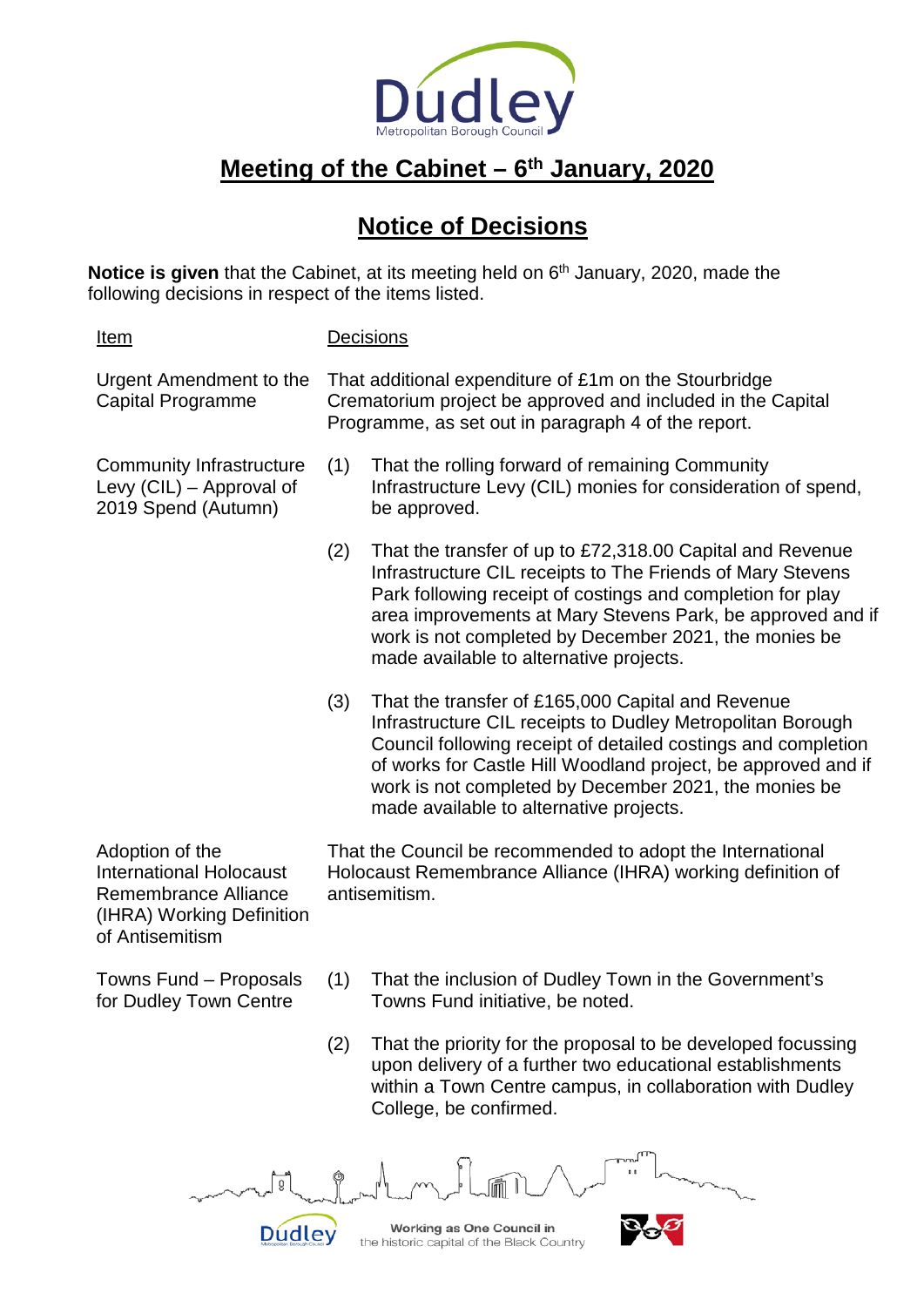- (3) That the existing Dudley Town Centre Programme Board be re-named the Dudley Town Deal Board, with responsibility delegated to the Deputy Chief Executive to ensure Membership of the Board, Governance and Terms of Reference are developed that are fit for purpose.
- (4) That responsibility for the allocation of the £173,029 Capacity Funding provided by Government be delegated to the Deputy Chief Executive in collaboration with the Cabinet Member for Regeneration and Enterprise.
- (5) That a further report be submitted to a future meeting to outline progress on the Towns Fund initiative.
- (1) That the existing agreement with Dudley Driverless Vehicles Consortium to develop a proposal for a driverless vehicle route and hub on the site of Dudley Hippodrome and adjacent land be extended until September 2020.
- (2) That the extension to facilitate a comprehensive and coordinated submission of Dudley's bid for Towns Fund resources during Summer 2020, be confirmed.
- (3) That a briefing note detailing the Consortium's progress to date be submitted to the Leader, Opposition Group Leader and relevant Cabinet Members.
- (1) That the roles and responsibilities set out in the Ministry of Housing, Communities and Local Government National Local Growth Assurance Framework, be noted.
- (2) That the amendments to the Collaboration Agreement covering the widening of the scope of the Black Country Executive Joint Committee's roles and responsibilities, Constitution and Terms of Reference, be approved.
- (3) That the delegation of authority to the Black Country Executive Joint Committee to make decisions on its behalf in relation to the approval of all Black Country Local Enterprise Partnership (LEP) funding applications, together with submissions for all external funding on behalf of the Black Country LEP and Collaboration Agreement partners, be approved.
- (4) That Officers be authorised to draft and enter into the appropriate Black Country Executive Joint Committee Collaboration Agreements Deed of Variation.



Towns Fund – Dudley Driverless Vehicles Consortium – Extension of Agreement

Approval to Widen the Scope of the Black Country Executive Joint **Committee**